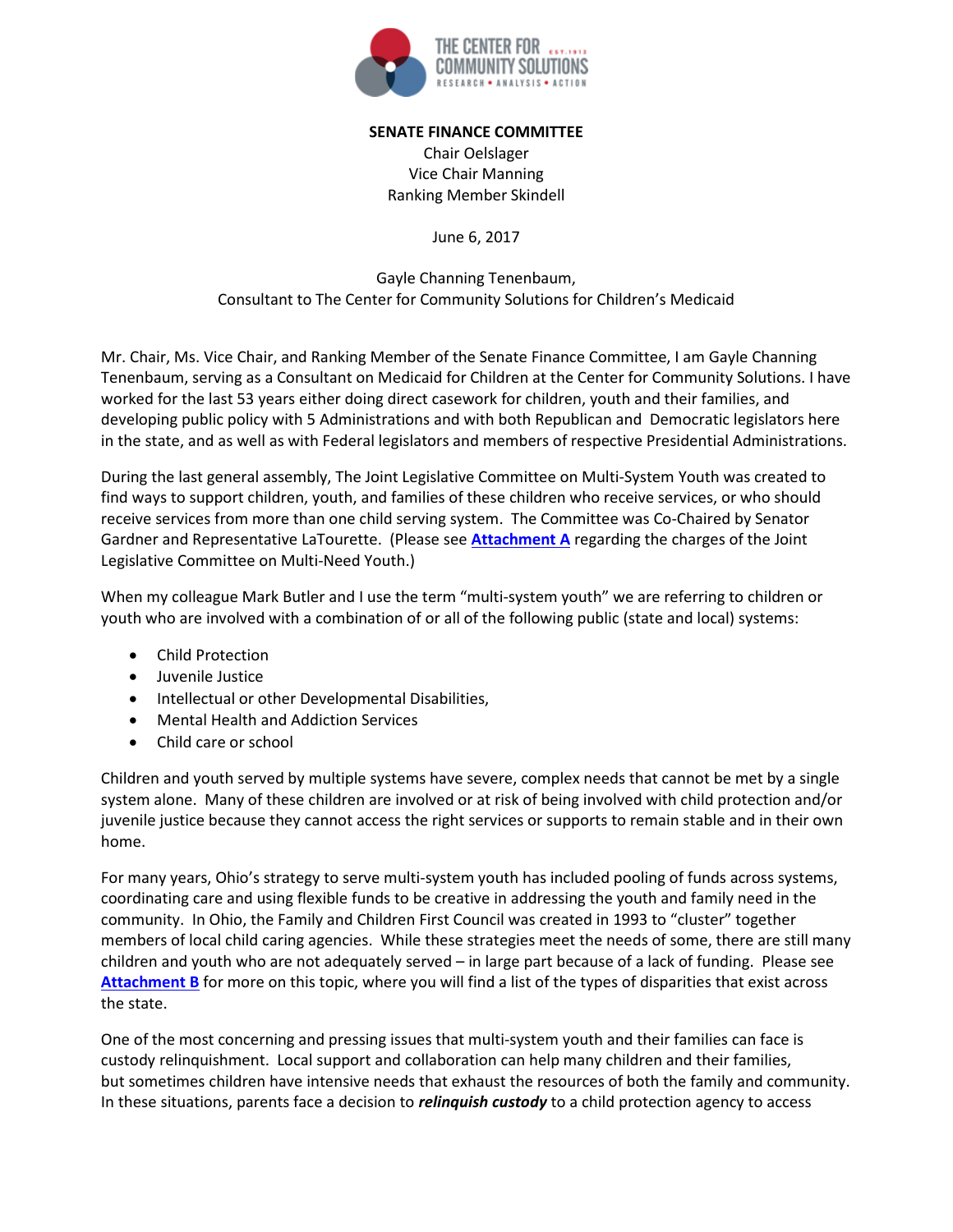necessary services. This happens to families with both Medicaid insurance and commercial insurance. You'll hear more from Mark Butler about how this situation affected his family. Please see **Attachment C** for more on service needs and expenses that lead to custody relinquishment.

A national study documented that the primary reason why children were relinquished into the custody of the state was to *gain access to mental health services*. The state of Ohio doesn't track custody relinquishment, but according to a recent policy brief on multi-system youth from the Public Children Services Association of Ohio, *nearly one in three (30%) of multi-system youth in Ohio entered public children services agency via custody relinquishment*.

Last year, the Joint Legislative Committee on Multi-System Youth held seven hearings on the topics I just briefly described, and they received testimony from youth and their families, service providers, State Agency officials, and policy experts. After deeply studying the issues affecting multi-system youth in Ohio, the Committee released a list of recommendations to address the needs of multi-system youth and their families. **Attachment D** contains the full Committee Recommendations Report, and **Attachment E** contains budget requests related to the Committee Recommendations.

One of the Legislative Committee's recommendations could be addressed in this biennial budget:

**Our budget request is the CREATION OF A CRISIS STABILIZATION FUND.** Funding is desperately needed to help families access necessary treatment and support services in their communities. This funding could be used to intervene early and has great potential to reduce the overall costs of caring for multi-system children and youth, and it will almost certainly prevent custody relinquishment.

Mr. Chair and Madame Vice Chair I know you and every other member of this Committee are asking yourselves, "How could these services be funded when resources are so very limited?" The short answer: with unspent TANF dollars of \$ 5 million in each year of the Biennium. TANF (Temporary Assistance for Needy Families) must be used, according to federal law, for any of four measurable outcomes. TANF funds could be used for multi-system youth to address two of the federal goals: Reducing Teen Pregnancy and Keeping Families Together. These dollars may be used for a wide range of issues such as tutoring; family counseling; transportation; finding housing; education services and job training, as well as to provide muchneeded peer counseling, which is a service that every youth who testified in front of the Joint Legislative Committee on Multi System Youth said was either the most important support they had received while in care, or a support they wished they had received.

Finally, I would be remiss if I didn't mention the state's ongoing efforts to redesign Medicaid's behavioral health benefits and their impact on multi-system youth. I'm thrilled that the new Redesign package includes intensive home-based treatment (IHBT), a service that is desperately needed by children and families, and I'm eager for these children and families to begin accessing the new service. Even though we want services like IHBT to be available as quickly as possible, it's important that the redesign coding changes be implemented carefully. It is extremely important that the new services are put in place in a careful and thoughtful way to ensure behavioral health services are available to the children and families who need them. I am confident that you will come to the best conclusion as to when all of the parties who are critical to this process are ready.

Thank you for considering these budget requests related to multi-system youth and for listening me and Mark Butler, who will testify about how he and his wife were forced to relinquish custody of our teenage son with autism in order for him to have access to much needed services for his disability.

Mark and I would be happy to take questions at the conclusion of his testimony.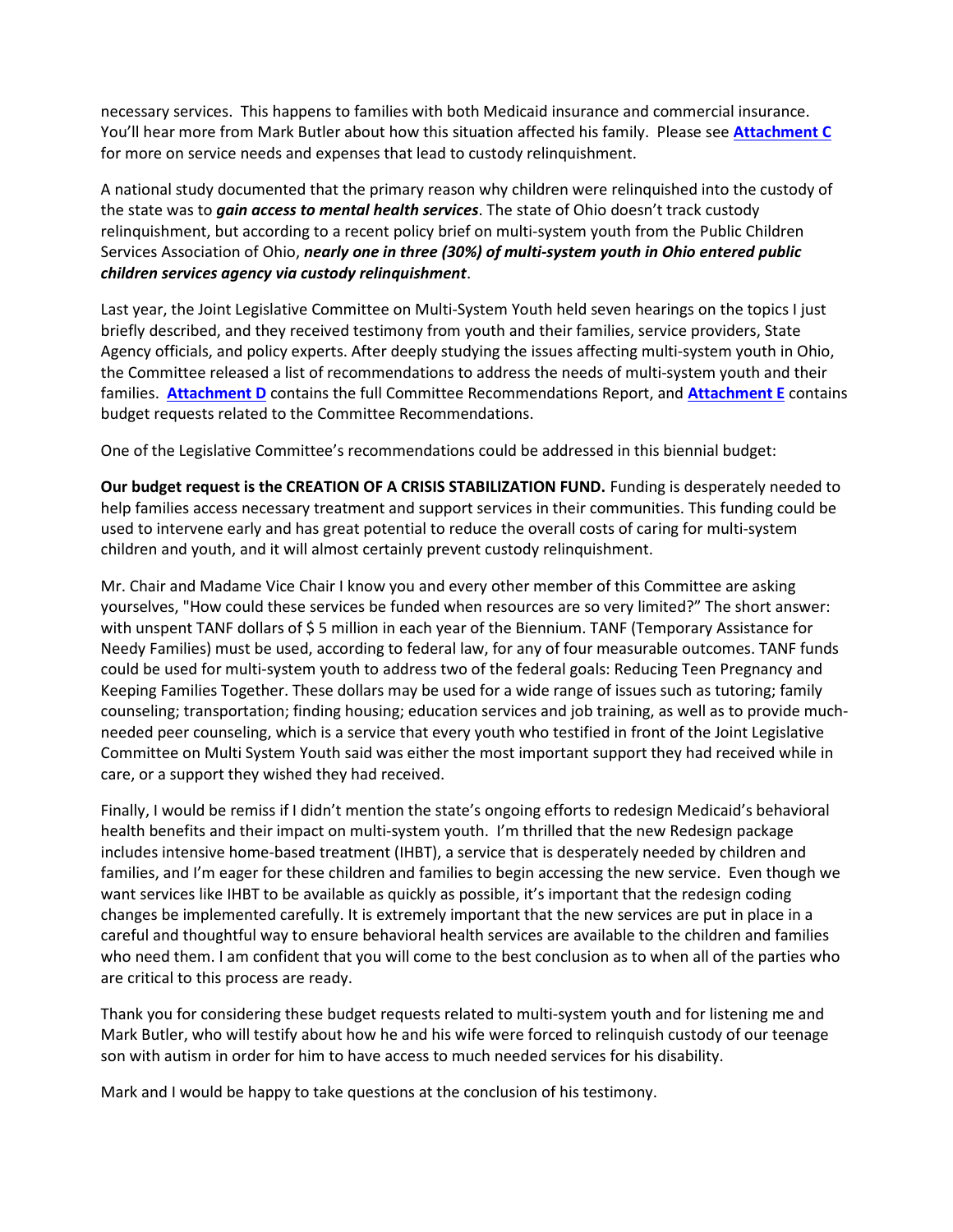Attachment A: Amended House Bill 64 of the 131<sup>st</sup> General Assembly, As Enrolled

SECTION 701.80. JOINT LEGISLATIVE COMMITTEE ON MULTI-SYSTEM YOUTH

(A) As used in this section, "multi-system youth" is a youth that is in need of services from two or more of the following:

(1) The child welfare system;

(2) The mental health and addiction services system;

(3) The developmental disabilities services system;

(4) The juvenile court system.

(B) There is hereby created the Joint Legislative Committee on Multi-system Youth consisting of the following members:

(1) Five members appointed by the President of the Senate, three from the majority party and two from the minority party;

(2) Five members appointed by the Speaker of the House of Representatives, three from the majority party and two from the minority party.

(C) The Committee shall:

(1) Identify the services currently provided to multi-system youths and the costs and outcomes of those services;

(2) Identify existing best practices to eliminate custody relinquishment as a means of gaining access to services for multi-system youths;

(3) Identify the best methods for person-centered care coordination related to behavioral health, developmental disabilities, juvenile justice, and employment;

(4) Identify a system of accountability to monitor the progress of multi-system youths in residential placement; and

(5) Recommend an equitable, adequate, sustainable funding and service delivery system to meet the needs of all multi-system youths.

(D) The Committee, in the performance of its duties, may consult with any of the following:

(1) The Directors of the following:

(a) Office of Health Transformation;

- (b) Department of Youth Services;
- (c) Department of Mental Health and Addiction Services;

(d) Department of Medicaid;

(e) Department of Developmental Disabilities;

(f) Department of Job and Family Services;

- (g) Office of Human Services Innovation;
- (h) Ohio Family and Children First Cabinet Council;

(i) Department of Insurance.

(2) The Superintendent of Public Instruction;

(3) Representatives of any of the following organizations:

(a) Public Children Services Association of Ohio;

(b) Ohio Association of Child Caring Agencies;

(c) National Alliance on Mental Illness of Ohio;

(d) Autism Society of Ohio;

(e) Ohio Association of County Boards Serving People with Developmental Disabilities;

(f) Ohio Council of Behavioral Health and Family Services Providers;

(g) Ohio Association of County Behavioral Health Authorities;

(h) Juvenile Justice Coalition;

(i) Children's Defense Fund-Ohio;

(j) Ohio Family Care Association;

(k) Ohio Children's Hospital Association;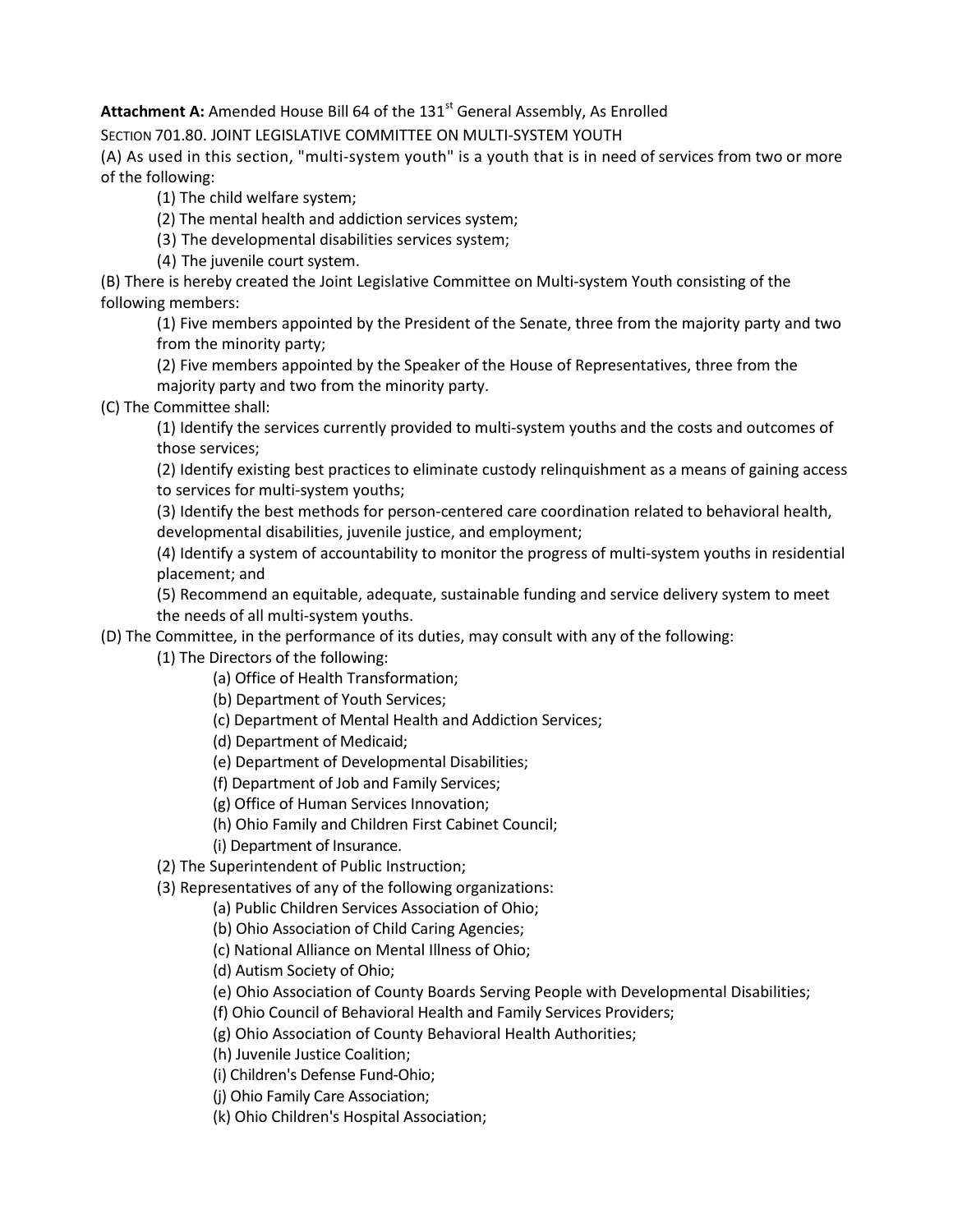(l) County Commissioners Association of Ohio;

(m) Center for Innovative Practices;

- (n) Disability Rights Ohio;
- (o) The ARC of Ohio.

(E) Appointments to the Committee shall be made not later than fifteen days after the effective date of this section. Appointments to fill vacancies shall be filled in the same manner as the original appointments. (F) Meetings of the Committee shall take place at the call of the chairperson, and the first meeting shall occur not later than forty-five days after the effective date of this section. At the first meeting, the Committee shall elect a chairperson and vice-chairperson.

(G) The departments listed in division (D)(1) of this section and the Department of Education shall cooperate with the Committee and provide, upon request, any information that will assist the Committee in the performance of its duties.

(H) Not later than December 31, 2015, the Committee shall prepare a report of its findings and recommendations and submit the report to the General Assembly and the Governor. Upon submission of its report, the Committee shall cease to exist.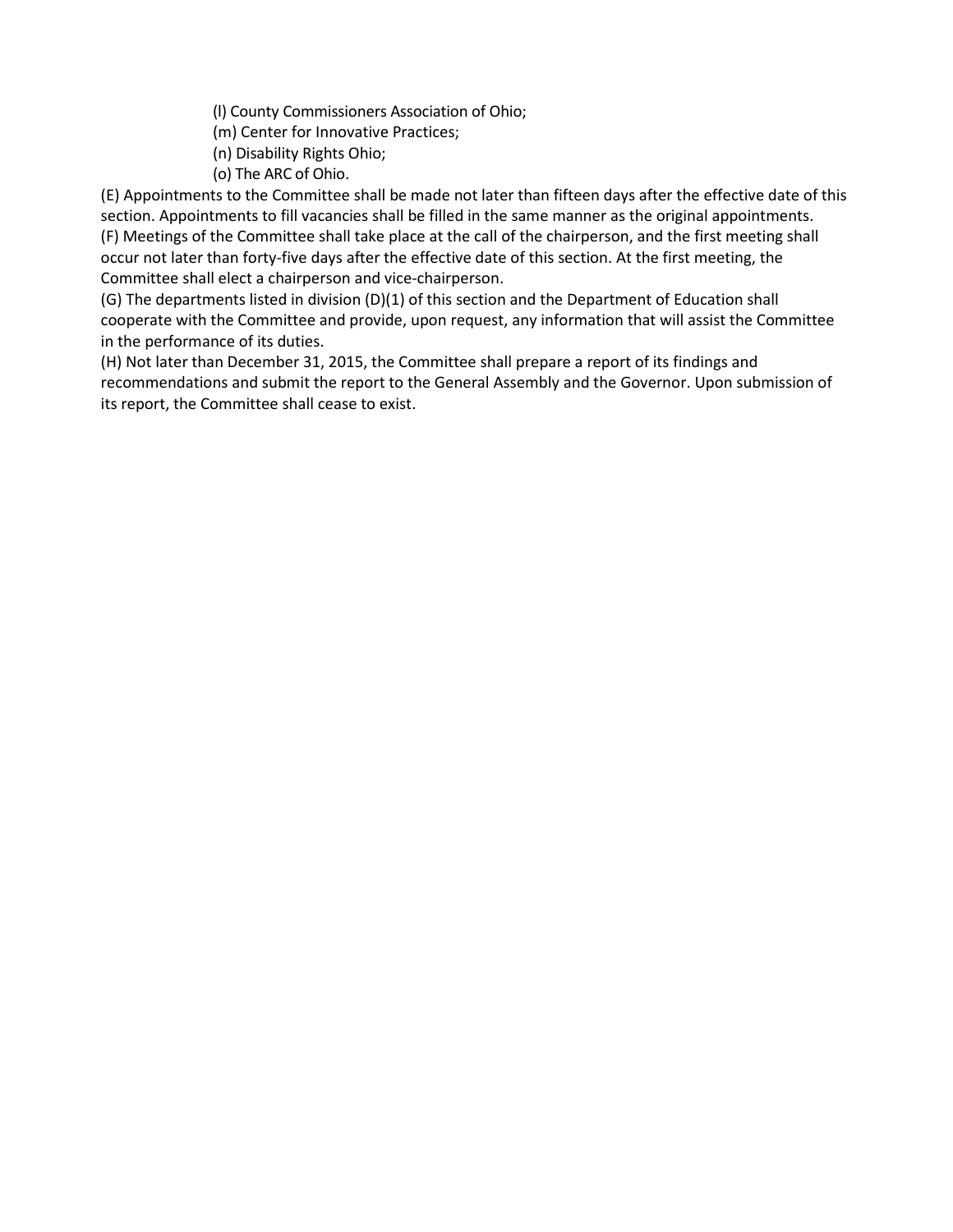## **Attachment B**: Disparities in Accessing Care for Multi-System Youth in Ohio

For many years, Ohio's strategy has included pooling of funds across systems, coordinating care and using flexible funds to be creative in addressing the youth and family need in the community. However, there is a great disparity across the state in the ability and resources to consistently utilize these strategies successfully.

Examples of disparity include:

- A serious lack of providers, particularly in SE Ohio. This can result in children or youth being placed in residential care far away from their families, making it very difficult to have family involved in the treatment.
- A lack of crisis care and nearby facilities for a child or youth needing residential placement
- Lack of evidenced-based home and community-based services that can prevent children from needing residential placement. Some of these will be offered to children and youth with Medicaid coverage as part of the new BH Redesign services, and OHT has committed to working with stakeholders to develop additional Medicaid services in the future.
- Lack of treatment programs and services that are specifically designed and attentive to the issues of trauma; including physical, psychological, and emotional trauma, directly involving the child or involving others in the youth's environment.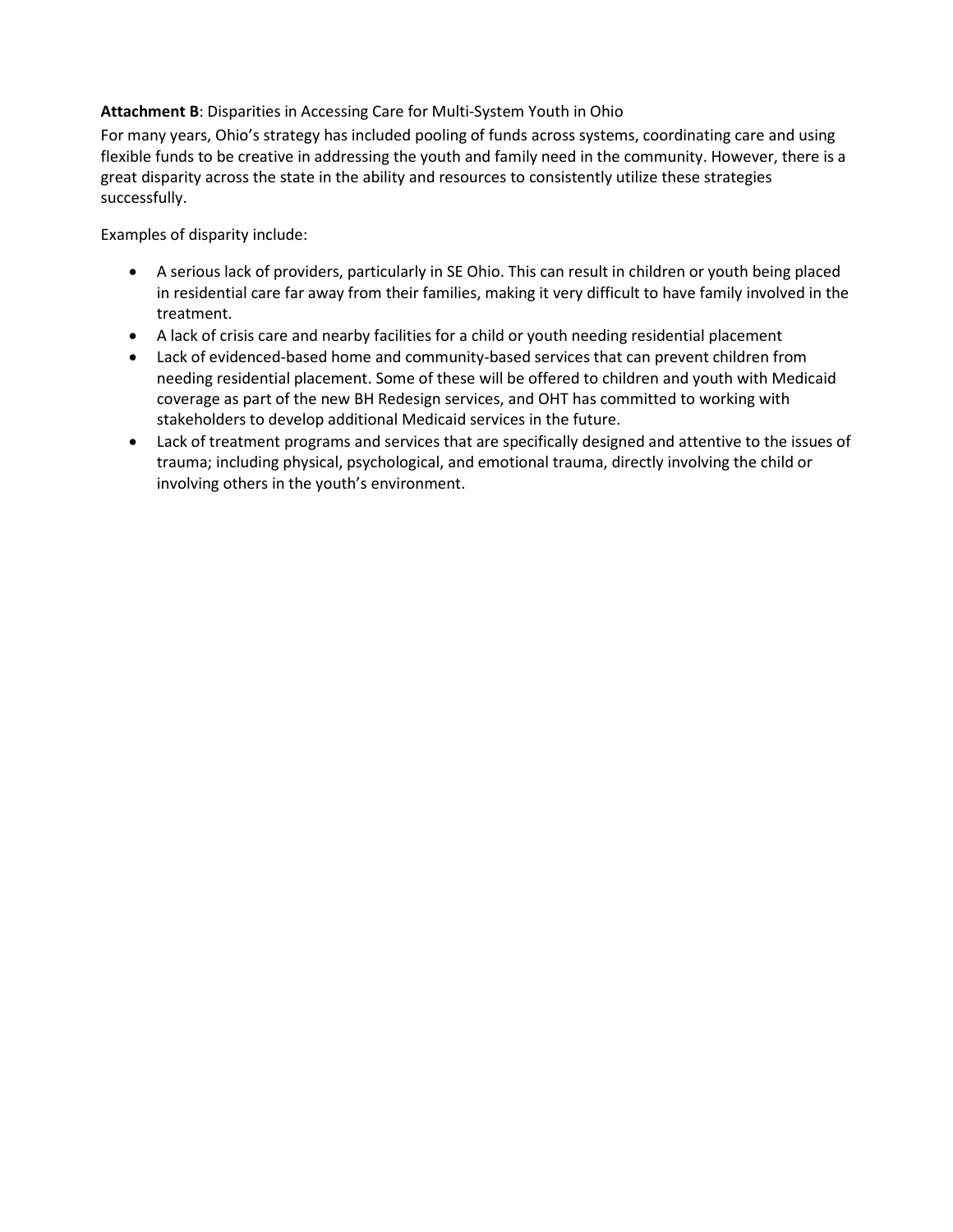## **Attachment C**: Services and Expenses Related to Custody Relinquishment

When a child or youth has very intensive needs, there are two options:

- Intensive in home treatment services to maintain the family (no cost is incurred for room and board, because the youth stays at home)
- Residential treatment provide outside the home of the legal parents.

As you might imagine, both intensive in-home treatment and out-of-home residential treatment can be very expensive. Generally, there are two components to expense of treatment: the cost of the hands-on treatment and services, and the "room and board" cost. If the youth can be supported in their home, there is no additional cost for "room and board". Medicaid and commercial insurance often pay for some types of in-home intensive therapies, but there are few situations today in which Medicaid or commercial insurance will cover the full treatment cost of intensive in-home services. Neither Medicaid nor commercial insurance are able to pay for room and board.

Picture a Medicaid-eligible family that needs to send a child for residential treatment. This family has limited means to start with, and is often unable to pay the room and board component. Commercially insured families may have more savings and income, but out-of-home treatment can be extremely expensive. Recently a child we were assisting had to be sent out of state, at a cost of \$800 per day. These youth need weeks or months of care, and sometimes years of care. You can see how that type of cost could quickly exhaust a middle class family's savings.

When parents' resources are exhausted – either paying for in-home services, or paying for out-of-home care, they are left with few choices to get services for their children. For some, custody relinquishment is the only option. In many of these situations, families health coverage (Medicaid or private insurance) has run out for treatment, they have taken out second mortgages on their homes, sold second cars even though both are working to help pay for their child's treatment, and some have had to file for bankruptcy. At a certain point, after trying so hard to pay for their child's residential care they make the very difficult decision to relinquish custody of their child through the court to the child protection system. These parents have never abused or neglected their child, but this is the only option they have for the child to continue getting the treatment needed.

Recent data shows up that six in ten children were in agency custody for primary reasons other than abuse and neglect. Furthermore, nearly half (49%) of the youth in residential treatment facilities were originally removed from their homes for primary reasons other than child abuse and neglect, including behavior problems, delinquency and unruliness.

A review of placement costs for multi-system youth in 40 counties (June 2015) found that 60% of all placement costs for multi-system youth are funded by local dollars. $<sup>1</sup>$ </sup>

<sup>1</sup> http://www.pcsao.org/pdf/advocacy/MultiSystemYouthBriefPCSAO.pdf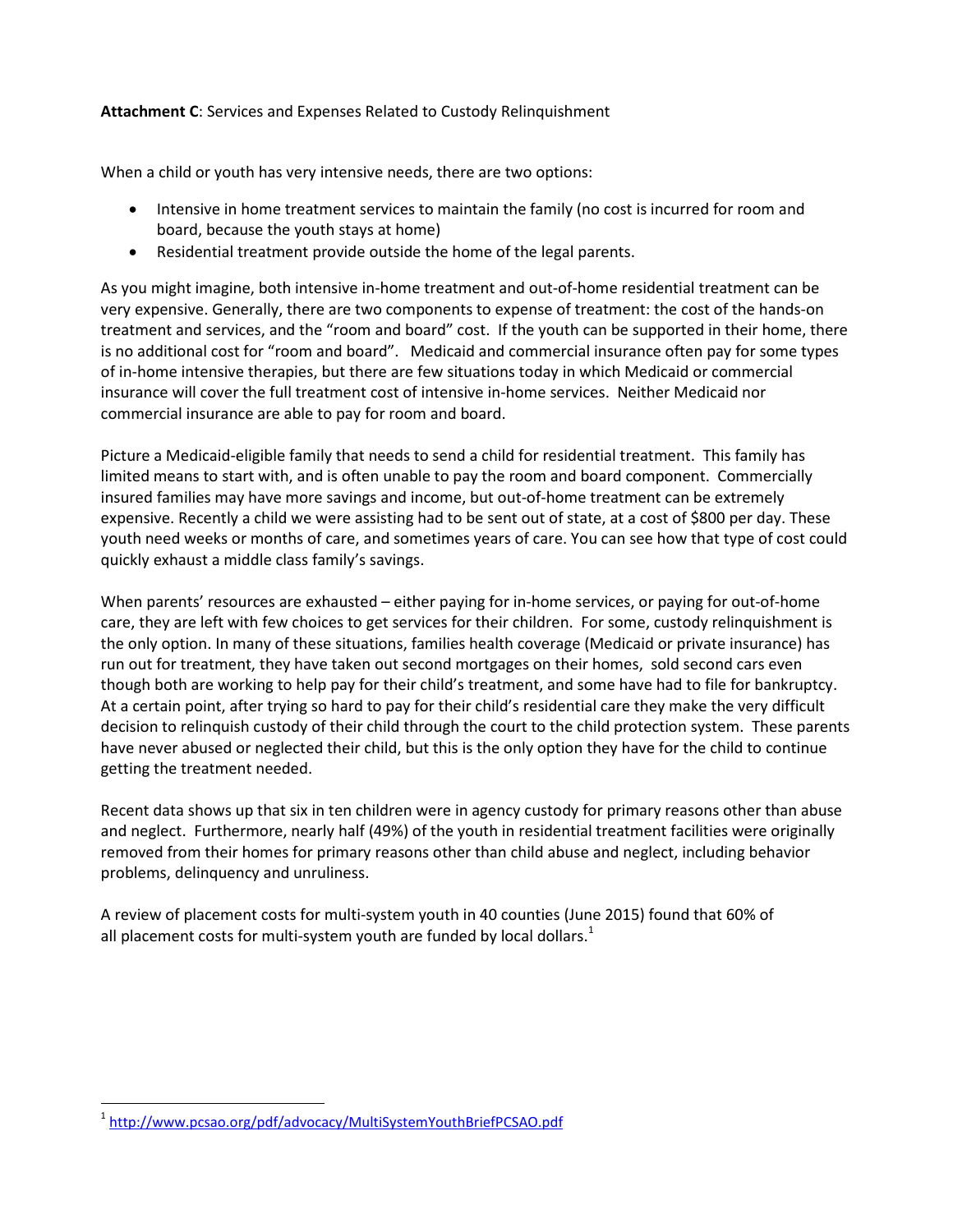**Attachment D:** Joint Legislative Committee on Multi-System Youth – Recommendations Report



# **Report and Recommendations by the Joint Legislative Committee on Multi-System Youth**

June 29, 2016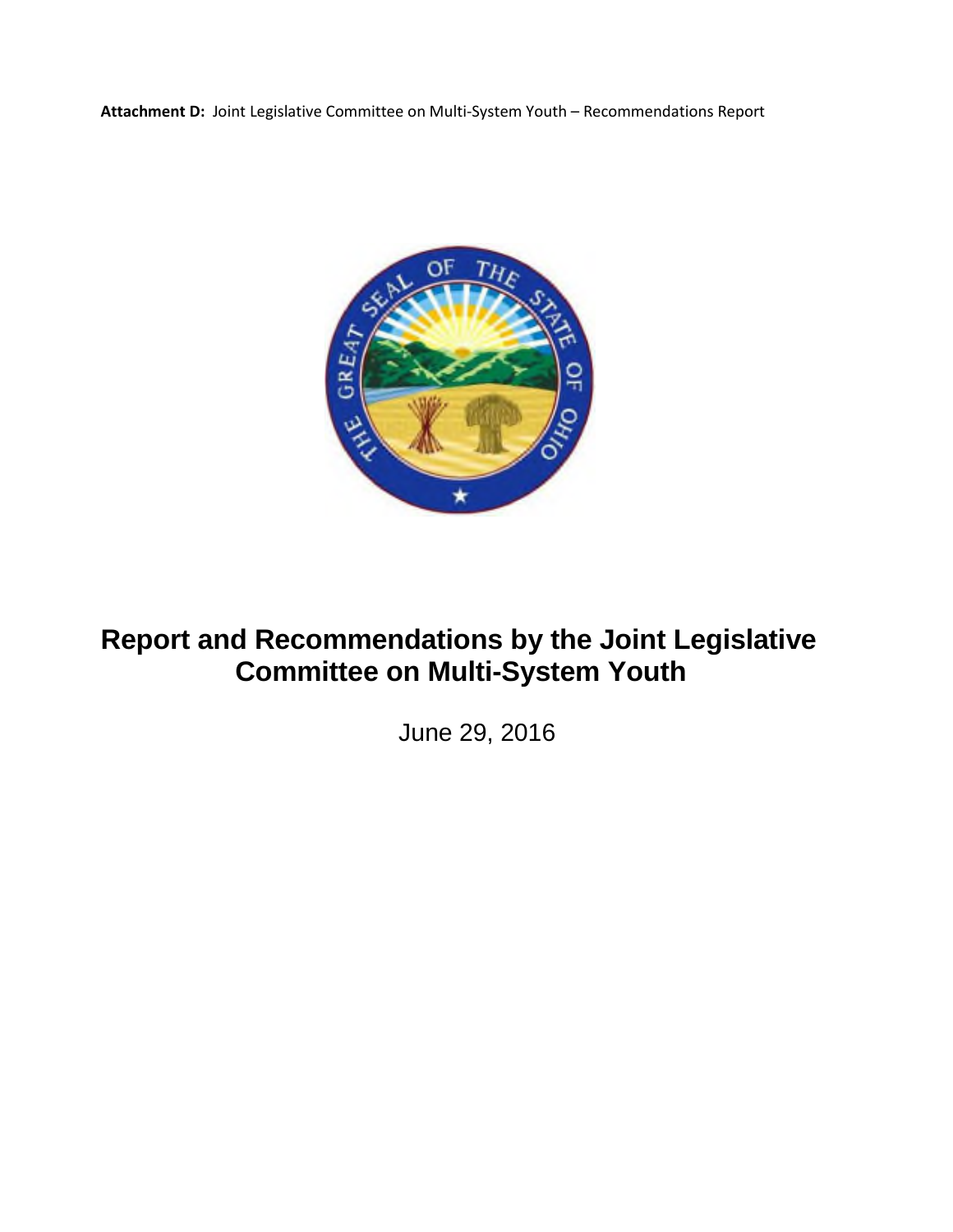## **The Joint Legislative Committee on Multi-System Youth Recommendations**

## **June 2016**

### **BACKGROUND**

Based on qualitative and quantative data reviews where accessible, and testimonies offered, the Joint Legislative Committee on Multi-System Youth offers the following recommendations. The Committee believes that Ohio should strive to eliminate the need for families to relinquish custody of their children to the child protective services system in order to receive the behavioral health and developmental services they need. The following recommendations focus on effective strategies, programs, and services that, taken together, should reduce, and in many cases eliminate, the need for custody relinquishment and help families stay intact. Robust data collection, assessment, and evaluation should be put in place to measure the impact of these initiatives and policy changes. The Legislature should consider forming a task force or joint committee to monitor the implementation of these recommendations and overall progress on meeting the needs of multi-system youth.

A note is made with each category in the next section of this document to connect the recommendations with the charges of the Committee, as outlined in House Bill 64:

- 1. Identify the services currently provided to multi-system youths and the costs and outcomes of those services;
- 2. Identify existing best practices to eliminate custody relinquishment as a means of gaining access to services for multi-system youths;
- 3. Identify the best methods for person-centered care coordination related to behavioral health, developmental disabilities, juvenile justice, and employment;
- 4. Build a system of accountability to monitor the progress of multi-system youths in residential placement; and
- 5. Recommend an equitable, adequate, sustainable funding and service delivery system to meet the needs of all multi-system youths.

#### **RECOMMENDATIONS FOR CONSIDERATION**

## *1. Improve data collection and sharing related to multi-system youth to inform state and local decisionmaking capabilities [Committee goals 1, 2, and 4]*

The Office of Health Transformation (OHT) along with its health and human services sister agencies began work in 2014 to develop interagency (cross-system) process flows and perform "hot spotting" analyses of high-risk, transition age youth.

#### **Recommendations**:

- Build upon the OHT work referenced above to improve data collection and sharing between systems to better track the resources used to serve and the outcomes achieved by multi-system youth.
- Require the Department of Mental Health and Addiction Services, in its capacity as the Governor's Chair for the Ohio Family and Children First Cabinet Council, to identify and track the availability of evidencebased services that are particularly important for multi-system youth (a) both before and after OHT's behavioral health redesign, and (b) both before and after transitioning community behavioral health services into Medicaid managed care.
	- o The tracked services should, at a minimum, include intensive community and home based treatment, respite, and crisis services because evidence suggests these services reduce reliance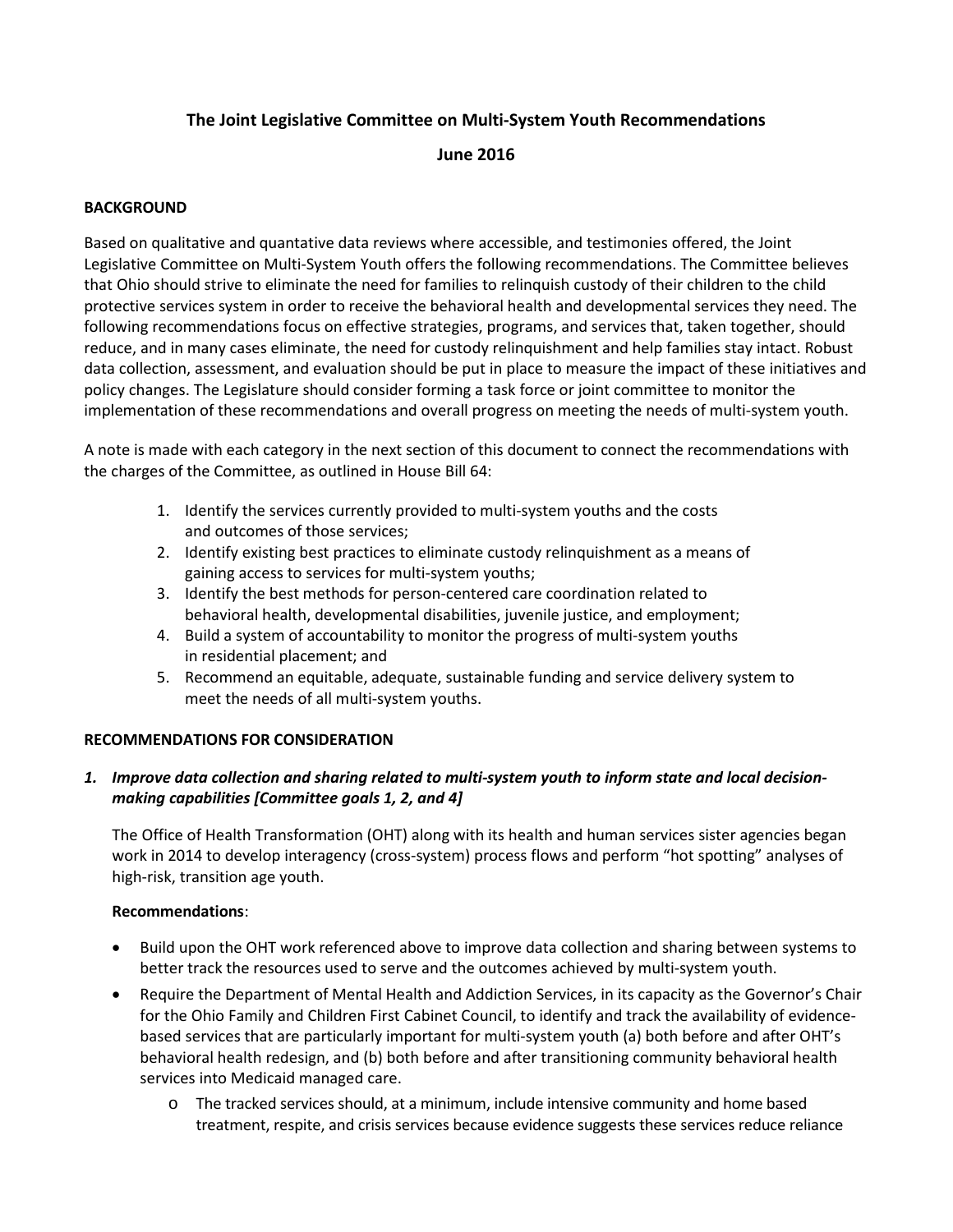on congregate care, improving outcomes for youth, and reducing the need for custody relinquishment.

o The tracked information should be made publically available and should be easily searchable.

## *2. Ensure youth and families have access to peer support and peer mentor programs with a consistent funding source [Committee goals 1 and 2]*

Youth, family members, and advocates testified about the need for multi-system youth and their families to engage with peer mentors and peer support services.

- . *Youth Peer Support* is provided by youth and young adults who have experienced and successfully managed treatment. Youth peer relationships can serve as an entry point to accessing services by engaging and supporting young adults who are disengaged or disconnected. This type of service adds value to the traditional services available to young adults by providing formal and informal supports, advocacy for services, navigation of complex service systems, and mentorship.
- $\bullet$  *Parent Peer Support* uses a model of partnership with parents, guardians, and caregivers to empower families to advocate on behalf of their child or youth with a mental health, substance use, or developmental disorder. This is accomplished by assisting, educating, equipping, and supporting parents as they navigate Ohio's system of care. Parent peer supporters are specially trained parents, guardians, or other caregivers standing in for an absent parent who use their own parenting experience to teach, coach, and mentor other parents until they feel capable of advocating on behalf of their family and their child or youth.
- $\bullet$  *Adult Peer Support* is a process of giving and receiving support and education from individuals with shared life experiences. Through the promotion of sharing personal experience and knowledge, individuals engaged in peer support play an active and vital role in laying the foundations for sustained recovery.

#### **Recommendations**:

- $\bullet$  Develop parent and adult peer support certification programs and a youth peer support or mentoring certification program that would provide support, navigation, and advocacy on behalf of the youth with multi-system needs, their parents and families, and adults with mental illnesses.
- $\bullet$  Mentoring and pro-social peer support services for youth, parents and families, and adults should be Medicaid reimbursable.

## *3. Establish a safety net of state level funding for multi-system youth [Committee goals 3 and 5]*

The sole reliance upon local financing leads to inequitable services and outcomes for multi-system youth, and contributes to custody relinquishment to access needed services. The State had safety net funding available once for multi-system youth, known then as "Cluster". Funds were available through FY 2005 (\$6.5 million) to communities that identified and coordinated services on behalf of multi-system youth, but were unable to afford the full cost of obtaining necessary treatment services.

#### **Recommendations**:

. Recreate a safety net of state-level funding for multi-system youth to be administered by the Ohio Family and Children First Cabinet Council that could be accessed by county Family and Children First Councils (FCFCs) to help offset the cost of non-reimbursable care or care not covered by insurance for youth and families involved in FCFC service coordination. Updated estimates should be produced to determine the appropriate funding level to help reduce custody relinquishment.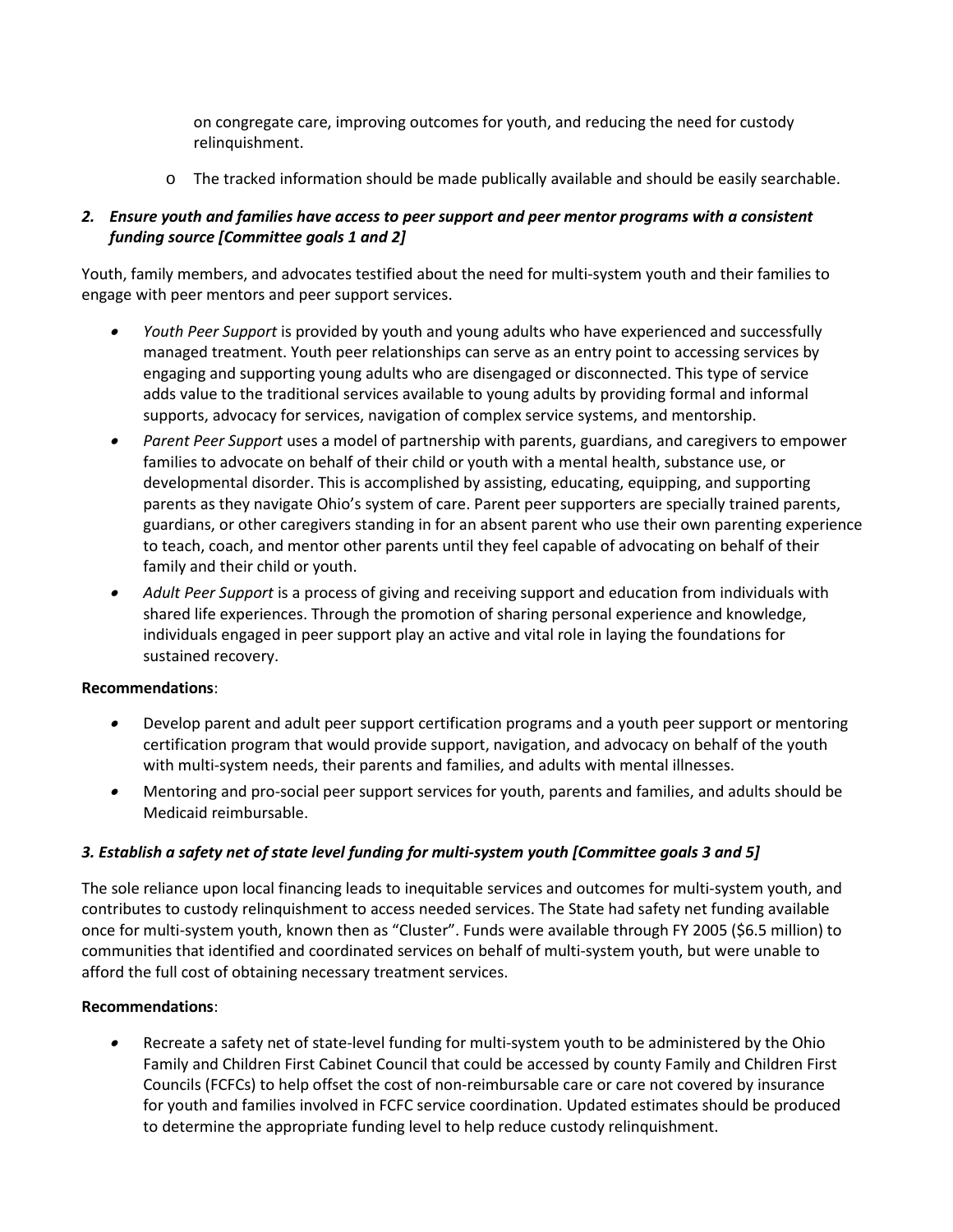- Allow access to the state-level funding through the use of FCFC service coordination processes, High Fidelity Wraparound (HFWA), if applicable, a uniform Level of Care Tool, and evidence of local financial contribution.
- Ensure funds follow the youth and not the county to ensure the continued availability of funds for youth and their families who may relocate to a different part of the state.
- Explore the possibility of using safety net dollars to incentivize diversion from inappropriate levels of care.
- Safety net dollars should be tracked in order to (a) identify underlying challenges faced by local FCFCs and (b) research how dollars are used.

## *4. Ensure youth with moderate to severe needs have access to a High Fidelity Wraparound service [Committee goals 2 and 3]*

HFWA is an intensive, evidence-based service used to engage youth who require services from multiple systems, their families, and support teams, in care management and planning. HFWA takes a hollistic approach that requires a high degree of collaboration and coordination among service agencies and organizations in a community. This approach operates at a community level to coordinate the work across multiple local systems. Since 1993 the Ohio Revised Code has required FCFCs to provide service coordination for multi-system youth in their communities.

Ohio has significant experience to build upon, including the Ohio Department of Mental Health and Addiction Services Engage System of Care Grant. The Departments of Medicaid and Mental Health and Addiction Services are committed to including HFWA within the selection of future Medicaid-reimbursable services through OHT's behavioral health redesign project, with work to design the service beginning in Summer 2016.

#### **Recommendations**:

- HFWA should be available to youth with high-needs, those at risk for becoming multi-system youth, and youth at risk for an out-of-home placement.
- HFWA should be a Medicaid-reimbursable service.
- HFWA should be accessible through the use of a uniform Level of Care Tool to enable consistent evaluation of need statewide.
- Ensure HFWA is offered in an equitable way in communities throughout the state. FCFCs could be a vehicle for implementing HFWA in their communities, but other options may be needed to ensure consistent access and accountability.

## **5.** *Modernize Family and Children First Councils [Committee goals 1, 2, 3, and 5]*

The Committee acknowledges the importance of FCFCs as the foundation of support for multi-system youth. It also also values the important role that the Family and Children First Cabinet Council can play in supporting local FCFCs. However, current structural, financial, and local factors cause FCFCs to operate inconsistently throughout the state.

#### **Recommendations**:

- Require the Ohio Family and Children First Cabinet Council to study and make recommendations to the legislature by January 1, 2017 on:
	- o How to address variances that exist between local FCFCs across the state;
	- o Structural and financial changes needed to modernize the Ohio Family and Children First Cabinet Council and local FCFCs; and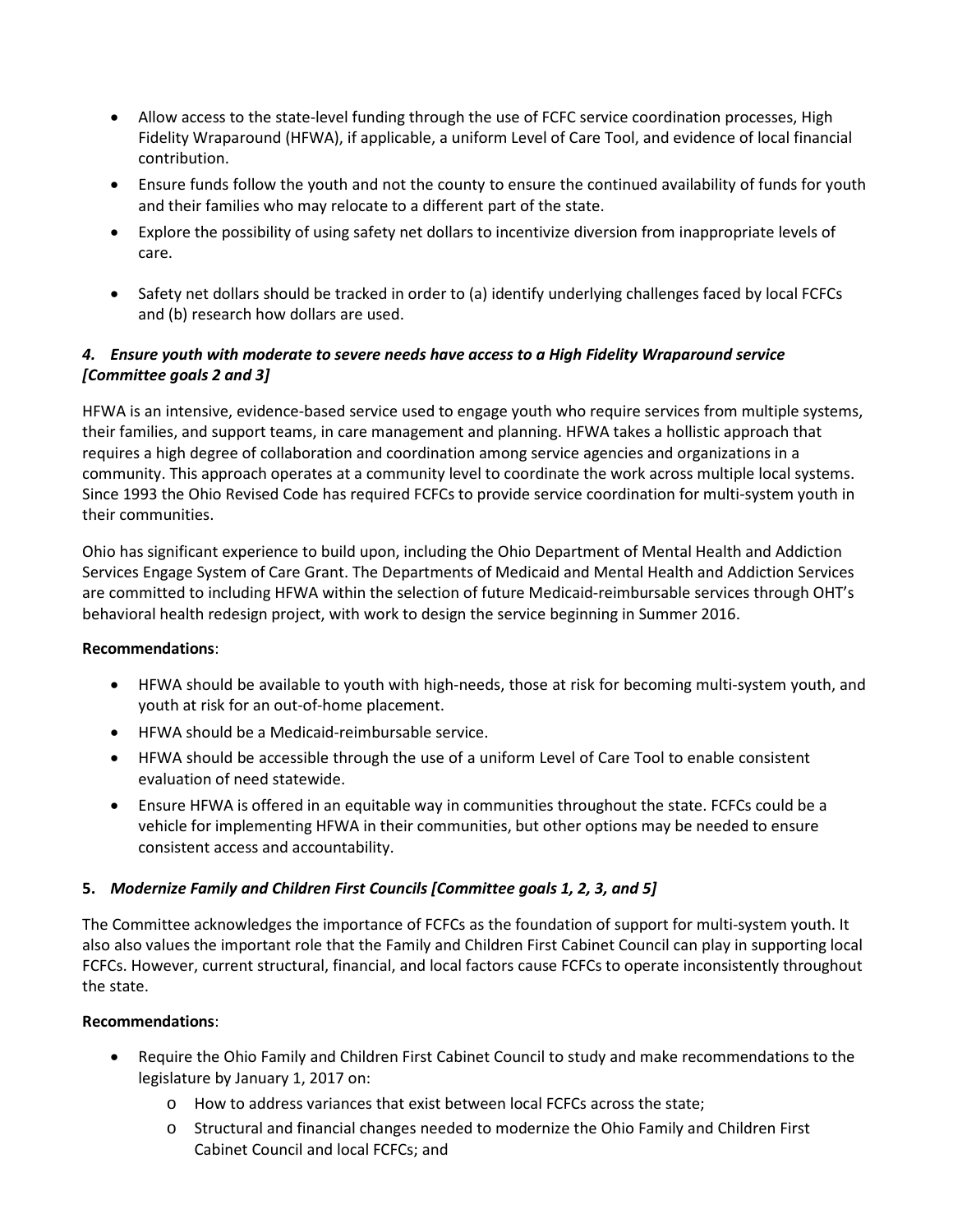- o The estimated fiscal cost to accomplish these changes.
- The education system is most likely the first touchpoint to children with complex needs. The Ohio Department of Education, as a statutory member of the Ohio Family and Family Children First Cabinet Council, should explore how the department can provide written guidance to local school districts, represented on the local FCFCs, in identifying these children and working with the county FCFCs to coordinate the delivery of services.

## *6. Create a Children's Congregate Care Study Committee [Committee goal 4]*

The Committee heard testimony from a number of parties, including families, providers, and child protective services staff, about the challenges of accessing appropriate residential care, particularly for aggressive youth. While there is more work to be done in this area, the Committee is encouraged by the efforts of OHT's behavioral health redesign in considering children's residential services as well as the recent Request for Information by the Department of Developmental Disabilities to determine the number, location and capacity of providers willing to pilot a project in central Ohio to expand residential services to youth with complex support needs. In light of these efforts, and given the prominence of residential issues presented before the Committee, it would be prudent to conduct an assessment and gather data related to the complex issues associated with congregate care needs and options for youth in Ohio.

#### **Recommendation**:

- The Legislature should consider providing funds for an independent study to research congregate care settings and report to the legislature and Governor. The study should include, but is not limited to, research on the following topics:
	- o Financing mechanisms to sustain residential facilities for complex, multi-system youth;
	- o Ability for youth to access appropriate levels of care (in home, residential, step down, acute, chronic, etc.); and
	- o Availability of facilities that can manage a wide range of multi-system youth issues such as behavioral health, developmental disabilities, and criminogenic.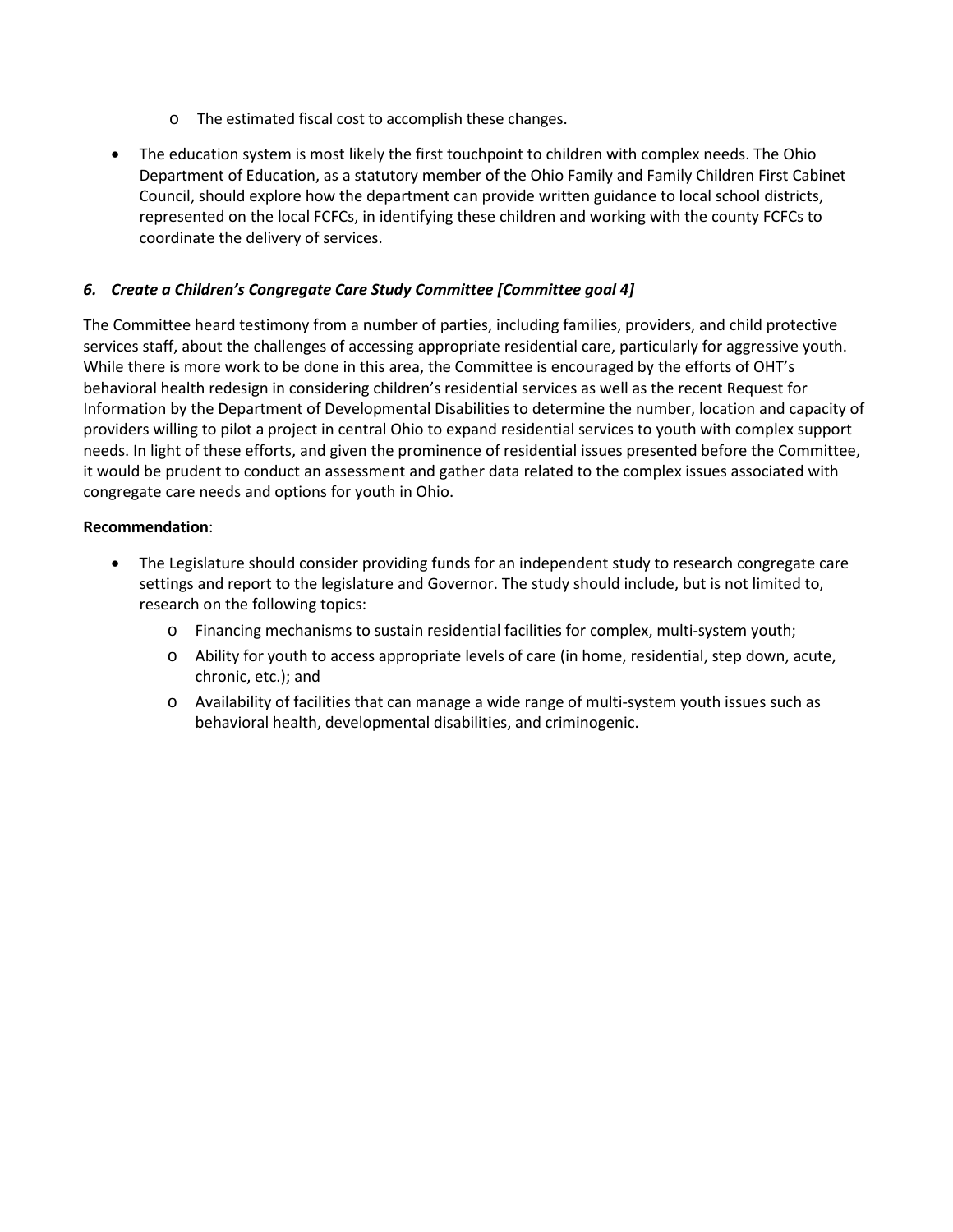**Attachment E:** Budget Requests Related to Joint Legislative Committee on Multi-System Youth Recommendations Report

## **BUDGET REQUESTS RELATED TO THE JOINT LEGISLATIVE COMMITTEE ON MULTI-SYSTEM YOUTH RECOMMENDATIONS REPORT**

**Senator Randy Gardner and Representative Sarah LaTourette,** Co-Chairs of the Joint Legislative Committee on Multi-System Youth, are working to include the following funding and policy items in Ohio's SF7 18-19 budget. A group of stakeholders are working with the Co-Chairs and other members of the Committee toward these budget goals.

**Multi-system youth (MSY)** refers to a child or youth with significant mental health, addiction and/or developmental delays who is involved or at risk of being involved with child protection and/or juvenile justice due to not being able to access the right services or supports to remain stable and in their own home. Budget requests concerning MSY are:

### **CRISIS STABILIZATION FUND**

ODMHAS, in its capacity as the Governor's Chair for the Ohio Family and Children First Cabinet Council, shall establish a Youth and Family Crisis Stabilization Fund to address the unmet and uninsured needs of Ohio's MSY who are in crisis and unable to access appropriate levels of care and services. ODMHAS shall partner with key stakeholders to develop policies to ensure appropriate access and accountability for this new Youth and Family Crisis Stabilization Fund.

The appropriation for this Fund shall be \$33M per year in SFY 2018 and 2019.

## **HIGH-FIDELITY WRAPAROUND**

ODM, in conjunction with ODMHAS, shall convene stakeholders to design a Medicaid-reimbursable service consistent with High-Fidelity Wraparound principles to coordinate the care, services, and supports that youth and their families need. The Medicaid-reimbursable service shall be available to youth with high or intensive needs and are risk for an out-of-home placement or a more restrictive level of placement, be accessible through a uniform Level of Care Tool to enable consistent evaluation of need statewide, and be offered in an equitable way in communities throughout Ohio.

ODM shall submit a Medicaid State Plan Amendment or Waiver Request regarding such a service to the Centers for Medicare and Medicaid Services no later than December 31, 2017.

## **DATA**

ODMHAS, in its capacity as the Governor's Chair for the Ohio Family and Children First Cabinet Council, shall establish a unified strategy for data collection and sharing across child serving systems to identify resource utilization, service utilization patterns and gaps, and monitor outcomes. This strategy should identify and track the availability of evidence-based services that are particularly important for MSY (a) both before and after OHT's behavioral health redesign, and (b) both before and after transitioning community behavioral health services into Medicaid managed care.

The Department shall submit a report to the Governor and the General Assembly regarding the parameters of the data collection strategy and the cost for the state to implement the strategy by December 31, 2017.